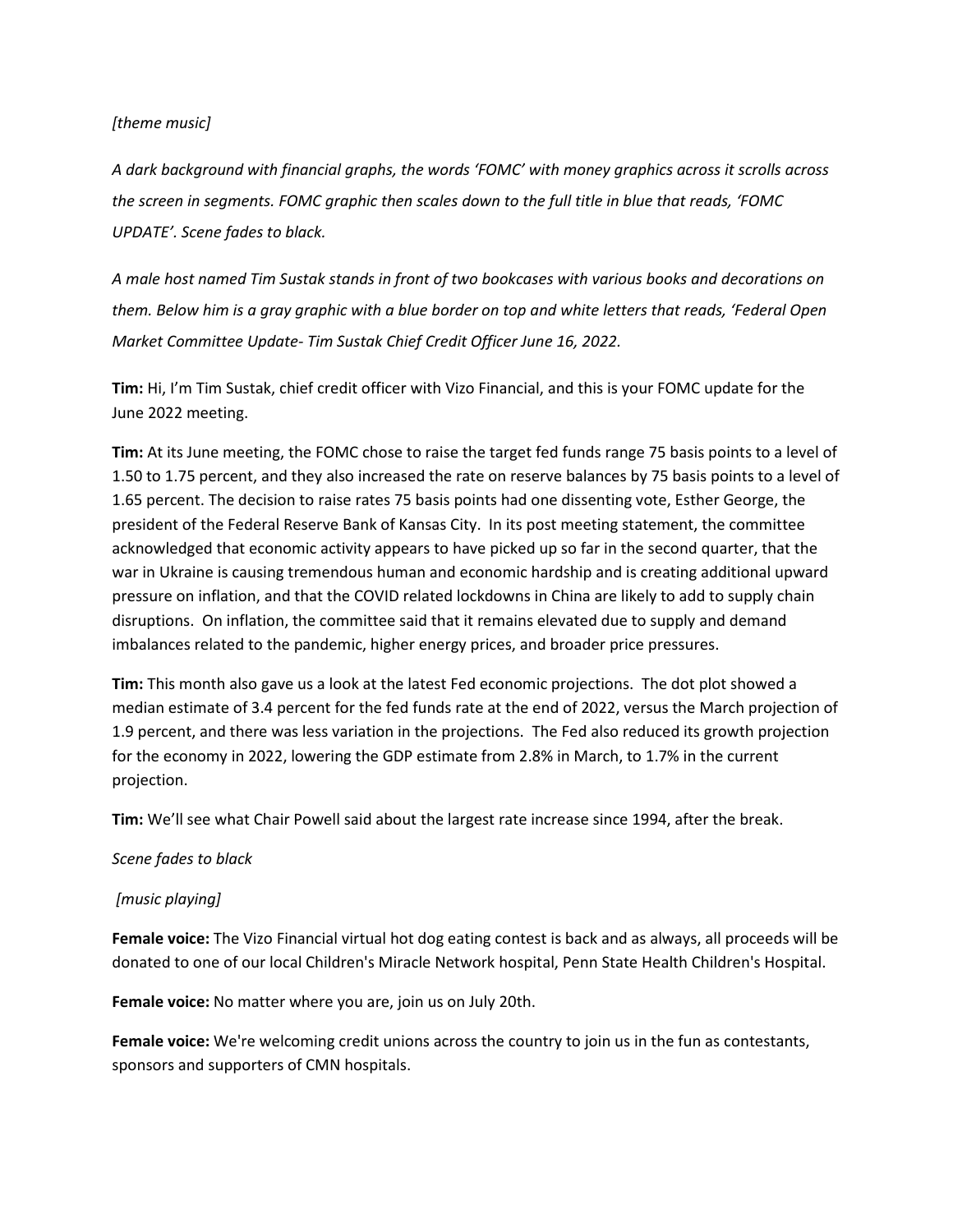#### **Female voice:** Register now at vfccu.org.

### *Screen fades to black*

**Tim:** Welcome back! In his press conference, Chair Powell started with his prepared remarks in which he reviewed the state of the economy and explained that real GDP had picked up in the current quarter with consumption spending remaining strong, though business fixed investment and activity in the housing sector appear to be softening. He indicated that the labor market remained very tight, with unemployment near a 50-year low, job vacancies at historical highs, and wage growth elevated. He said that aggregate demand remained strong and price pressures have spread to a broad range of goods and services.

**Tim:** Price pressures have been intensified by the war in Ukraine and COVID lockdowns in China. Regarding the committee's choice to increase rates by 75 basis points at this meeting instead of the 50 basis points they previously communicated, he explained that inflation had surprised to the upside, some indicators of inflation expectations had risen, and projections for inflation this year had been notably revised up. In the Q and A session after his remarks he also mentioned that it was unusual to get such significant information so close to the committee's meeting, which is why they did not have time to communicate the change in the rate decision.

**Tim:** He also reminded us that the path of rate increases is not set in stone, and the committee will act based on incoming data, which is what they did at this meeting. He said the 75-basis point rate increase is clearly a large move, and he did not expect moves of that size to be common. Regarding future rate increases, Chair Powell said that a 50 or 75 basis point increase was likely at the meeting in July, though the committee will again act based on the data it receives between now and then.

**Tim:** Chair Powell also made it clear that the soft landing for the economy the Fed is trying to achieve, meaning inflation is contained while unemployment remains low, will largely be dictated by factors that are out of the committee's control such as supply chain constraints and the effects of the war in Ukraine. The committee will be looking for compelling evidence that inflation is coming down, which Chair Powell indicated meant a series of declining monthly readings, before it can declare any sort of victory regarding inflation.

**Tim:** It's obvious the Fed is intent on fighting inflation, but the reality is that much of pressure causing inflation is coming from the supply side which the Fed cannot control through monetary policy. Chair Powell addressed that fact a number of times at his press conference, and it makes you wonder that if the fed is successful in squashing inflation by beating down demand to a level that matches the current level of constrained supply, what does that mean as conditions begin to normalize. It is a delicate balance, and one which makes the soft economic landing the Fed is trying to engineer increasingly difficult to achieve. That's the FOMC update for June. Thanks for watching and be well!